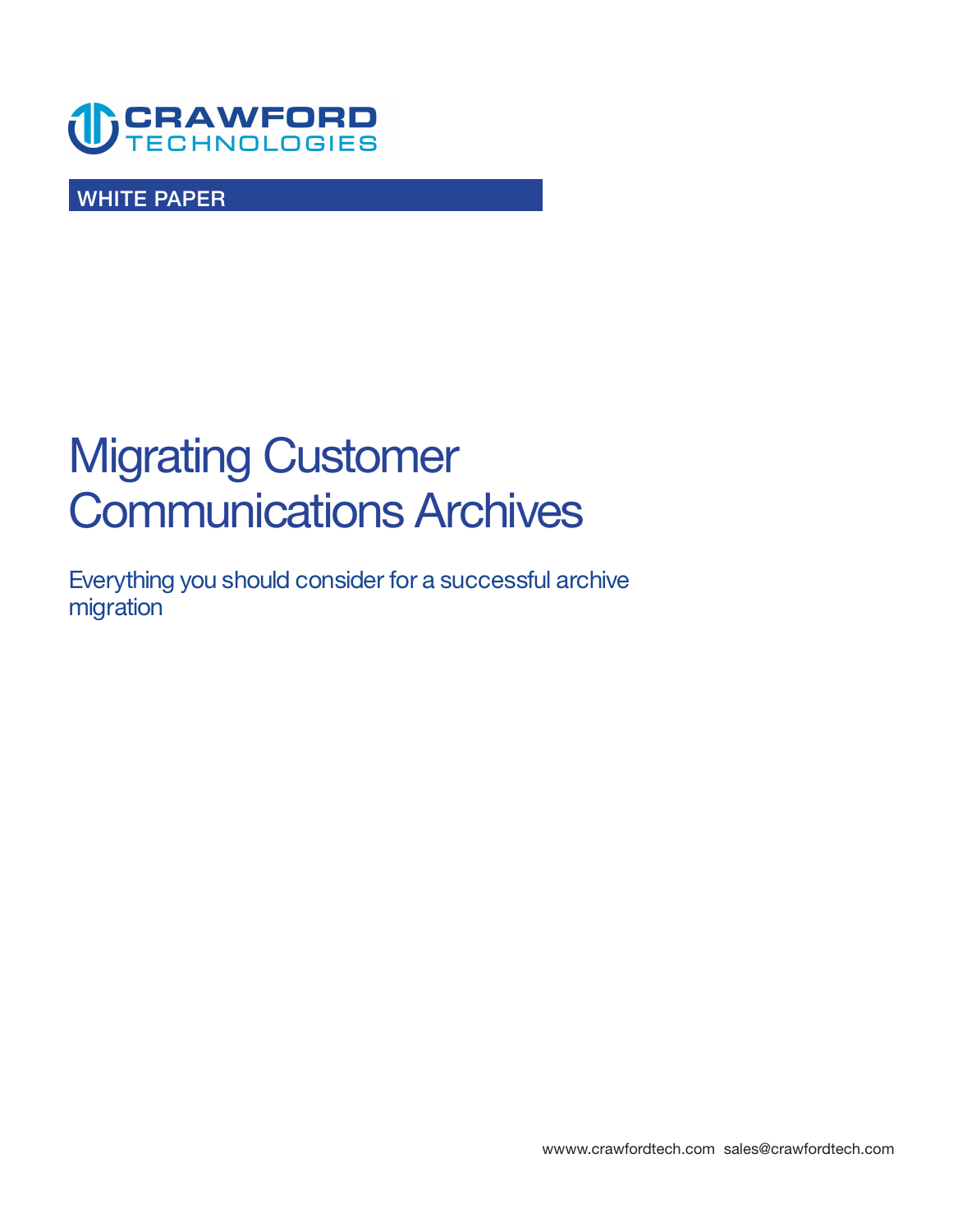## **Introduction**

**Customer communications drive the workflow and success of nearly every organization. Without transactional documents like invoices, statements and acknowledgements, most businesses would simply not operate. And for those organizations in particularly documentintensive industries like financial services, healthcare or insurance, the critical nature of customer communications is an underpinning of C-Level concerns surrounding regulatory compliance, financial disclosure and legal discovery. The production and distribution of many of these documents are mandated by regulations to communicate the status of the financial relationship between the company and their customers.** 

**As a result, a wide variety of approaches and technologies have been developed over the years to save and archive critical customer communications. Everything from simple scans of filing cabinets full of paper, to advanced digital enterprise document management systems are used to secure, share and store the ever-growing convergence of customer communications that drive the fundamental workflow of business every day.** 

## **Next Generation Approaches**

**We find that organizations today are looking for more. They have a desire to not just store and archive critical customer documents, but also to leverage advancements in content management systems to be more agile, responsive and effective in the face of digital transformation. That's where we come in. Our expertise in both legacy and modern-day document systems is unparalleled and we understand the business implications of information management. CrawfordTech has the tools and expertise to help you effectively transform your legacy archives in ways that make a real difference.** 

## **Steps to Make the Move**

**Let's face it; a lot of customer communications archives are old, obsolete, and costly and complex to maintain. It is for those reasons, along with the desire to boost information governance, compliance and to enable better business process management that organizations decide to make the move to a next generation document archive. We work with them all, and we have a great deal of experience migrating critical customer communications from one archive to another regardless of which one you choose.** 

**But navigating a successful archive migration requires more than technology; you must also have the right information, perspective and strategic vision to achieve your objective. It is for this reason that we have created this whitepaper to provide a guide to the most important things to consider for a successful archive migration. Use the concepts, approaches and structure to evaluate, plan and execute your migration effort.** 

**"Organizations today are looking to not just store and archive critical documents, but also to leverage advancements in content management to be more agile, responsive and effective."**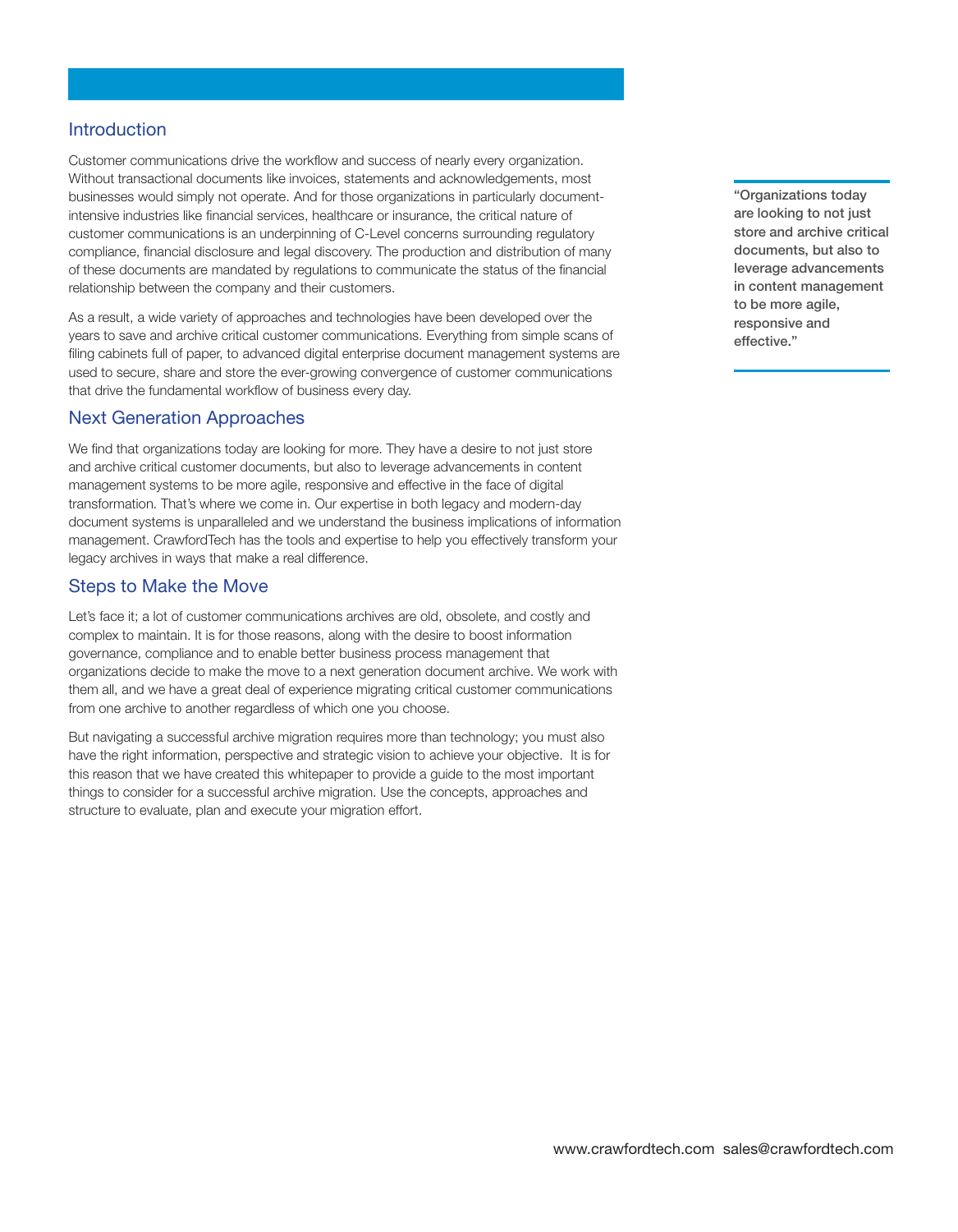## **Extraction**

**Any customer communications archive migration starts with a simple goal: Extracting documents and data out of the current system and placing it in the new system. It sounds easy, but the scope and complexity of your migration can vary greatly depending on the type of archive you are currently using. When it comes to extraction strategies, one size does not fit all; so it is important to begin your effort by carefully evaluating the factors involved with extraction.** 

## **Scoping the Migration**

**It can be tempting to jump right in and begin moving things before properly scoping the size, shape and complexity of the migration, but it is vitally important to take the time and make the effort to do a thorough discovery and analysis. Otherwise, you run the risk of bringing forward inefficiencies and redundancies that will make the entire migration process more cumbersome, time consuming and prone to error.** 

#### **Formats**

**In many organizations today it is not uncommon for a customer communication archives to have been in existence for a long time and it's likely that there will be some surprising and challenging content in it. Even if you're distributing your customer communications electronically, on the web or in e-mail, it's still common to generate a "print file" to store in an archive. So begin your discovery by asking questions like:** 

- **What types of data and documents are stored in the current archive?**
- **Are they all print files? And what format are those print files: AFP? Xerox Metacode? PDF?**
- **Is the information in the form of old reports, line data or text files?**
- **What surprises could the archive contain (business documents, e-mail, audio/video)?**

**With a complete inventory of the files and formats contained in your archive you will be in a much better position to plan the migration properly.** 

**The scope and complexity of your migration can vary greatly depending on the type of archive you are currently using.**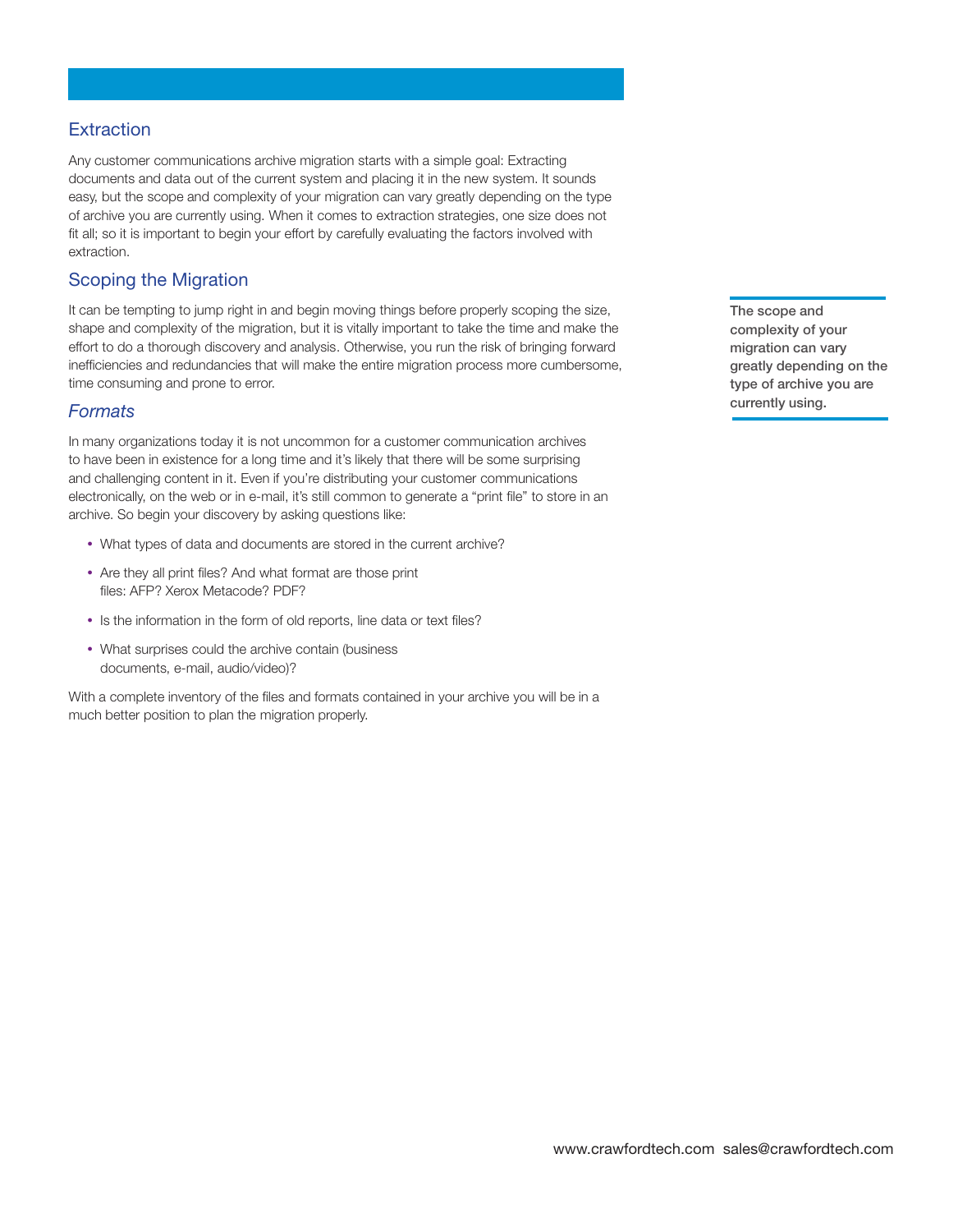# **Document Types**

**Transactional documents and customer-facing correspondence come in many varieties and classifications. Some documents are frequently referenced while others live a life of obscurity because they were saved and forgotten years ago. On the other hand, many documents demand hyper-vigilance to ensure both security and privacy, while others need to be easily accessed and frequently revised. Different industries have different retention requirements that determine what information should be archived and for how long. Consider the following steps to map your document types:** 

- **Identify each document type in the archive (e.g., statement, letter, confirmation, contract, etc).**
- **Assign a level of importance for each one (e.g., 1 = High, 2 = Medium, 3 = Low).**
- **Determine a strategy for handling the outliers (e.g., odd text files, business, desktop or alternative formats).**
- **Anticipate future needs for analytics and optimization (e.g., "Big Data" initiatives, BPM).**

## **Sizing the Migration**

**The next step is to determine how much content you've got to manage and migrate. This is where some crucial and strategic decisions should be made regarding exactly what gets taken on board into the new system and what is left behind or eliminated.** 

## **Target the Content**

**It's unlikely that you'll need to migrate every single file and every single document; only the most recent correspondence and high-value documents may be needed. Consider these questions as you size your migration.** 

- **Do you need to move all the content from the current archive?**
- **Have you been keeping absolutely everything in the past, but don't need to?**
- **How can you make thoughtful decisions regarding what to retain moving forward?**
- **What documents are you obliged to retain to be regulatory compliant?**
- **Are there ways to build efficiencies and eliminate wasted resources along the way?**

**You can use your assigned level of importance from above to help guide your sizing efforts, but there will certainly be any number of other factors that will influence your decisions and strategies. The important thing to remember is that without a clear and factual understanding of the size of the targeted archive migration, you'll be less prepared to plan for adequate time and computing resources to get it done correctly. And you will be more likely to leave something important behind by mistake.** 

**Without a clear idea of the size of your archive migration, you'll be less prepared to plan for adequate time and computing resources**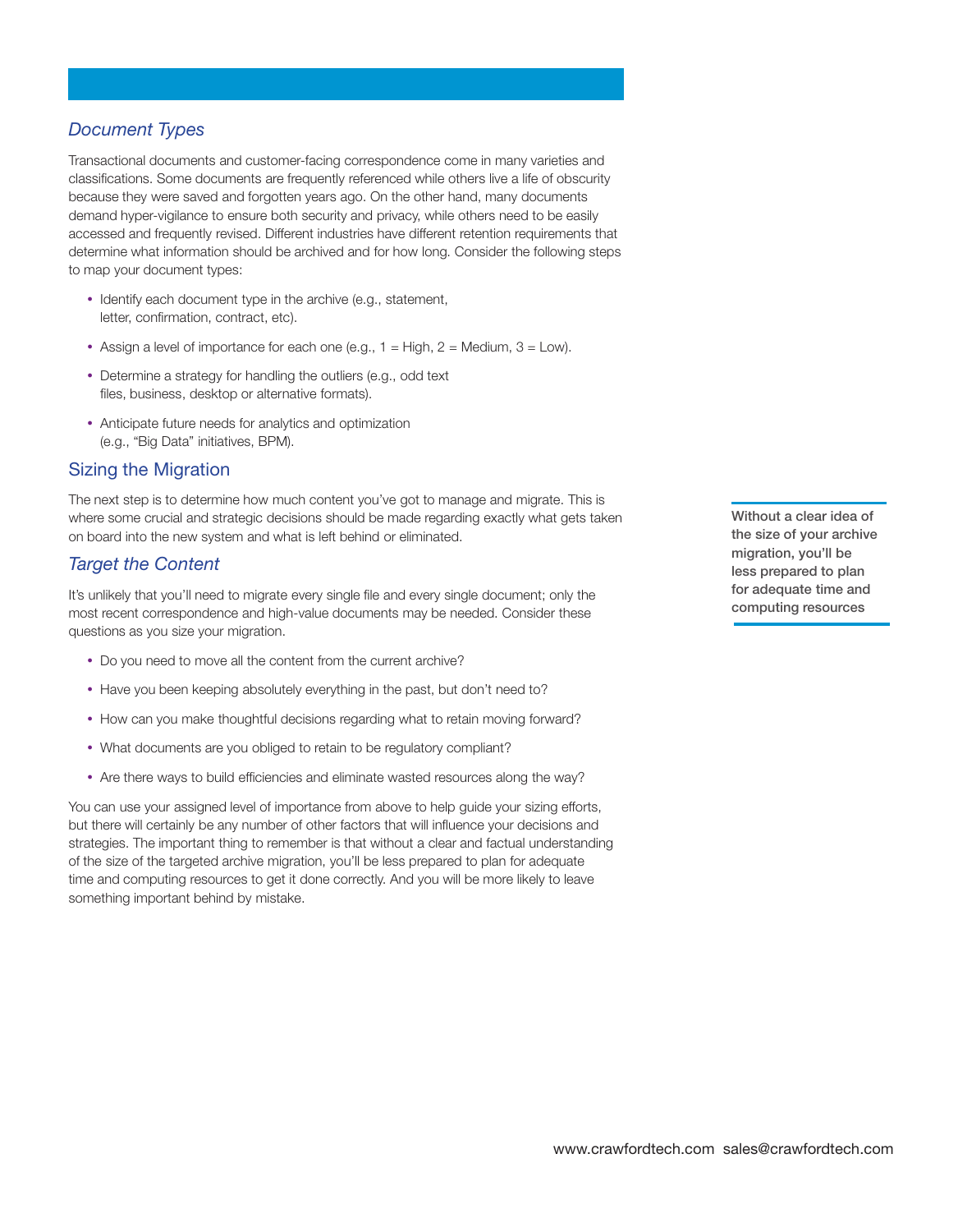# **Time Requirements**

**The time that it will take to complete your archive migration will also vary greatly depending on the size and scope of your effort and the amount of computing power, temporary storage and throughput available. The extract and migrate process is very I/O intensive so it is important to perform a statistically sound sizing analysis because hitting the production systems with highly CPU-intensive task in the middle of a key batch process or high demand window is not something business users will accept.** 

**Click here for a template spreadsheet you can use for more detailed analysis. Be careful that you keep the units consistent.** 

**Whatever method you use to calculate the time requirements for your archive migration it is important to consider that you are unlikely to be given computing access for an entire 24 hours in a day. Therefore, if you have access to the mainframe for only one hour per day, 24 hours' worth of work is going to require at least 24 days, not 24 hours. Parallel processing may be an option to reduce processing time, but the trade-off is that you might encounter I/O throughput constraints.** 

## **Extracting from the Source**

**The methods used to extract files and documents from your current archive will vary depending on the source. In some cases it may be as simple as using an unload command, or if your archive was developed in-house you may need to write API's on your own. More commonly with larger enterprise systems the tools needed will be provided by the original archive supplier to extract your data but protect their intellectual property. In short, extraction varies source system by source system, so consider these questions carefully.** 

- **What tools are needed for the extraction?**
- **Does the current supplier provide me with the tools?**
- **Is an API available, or will one need to be written.**
- **Do you have tools already on hand that are now reusable?**
- **Do you need to license more advanced tools for the period of the migration?**

## **Staging Content**

**During the migration process you will need space upon which you can store the data as it moves from the previous archive and is written to its new destination. If you've only got 20GB disk available you will likely experience a very tight constraint at in the core infrastructure. In our experience you should count on the need to a couple of terabytes, possibly more, of disk space and consider this in your planning.** 

**Also consider the need for appropriate governance controls in the extraction process. Your particular information governance policies should determine the balance point between two potentially divergent organizational goals: extracting the information from the archive and reducing the potential risk of that information being lost, stolen or corrupted. Use a consistent and logical framework to handle data through according to organizational information governance policies, best practices and procedures.** 

**The methods used to extract files and documents from your current archive will vary depending on the source.**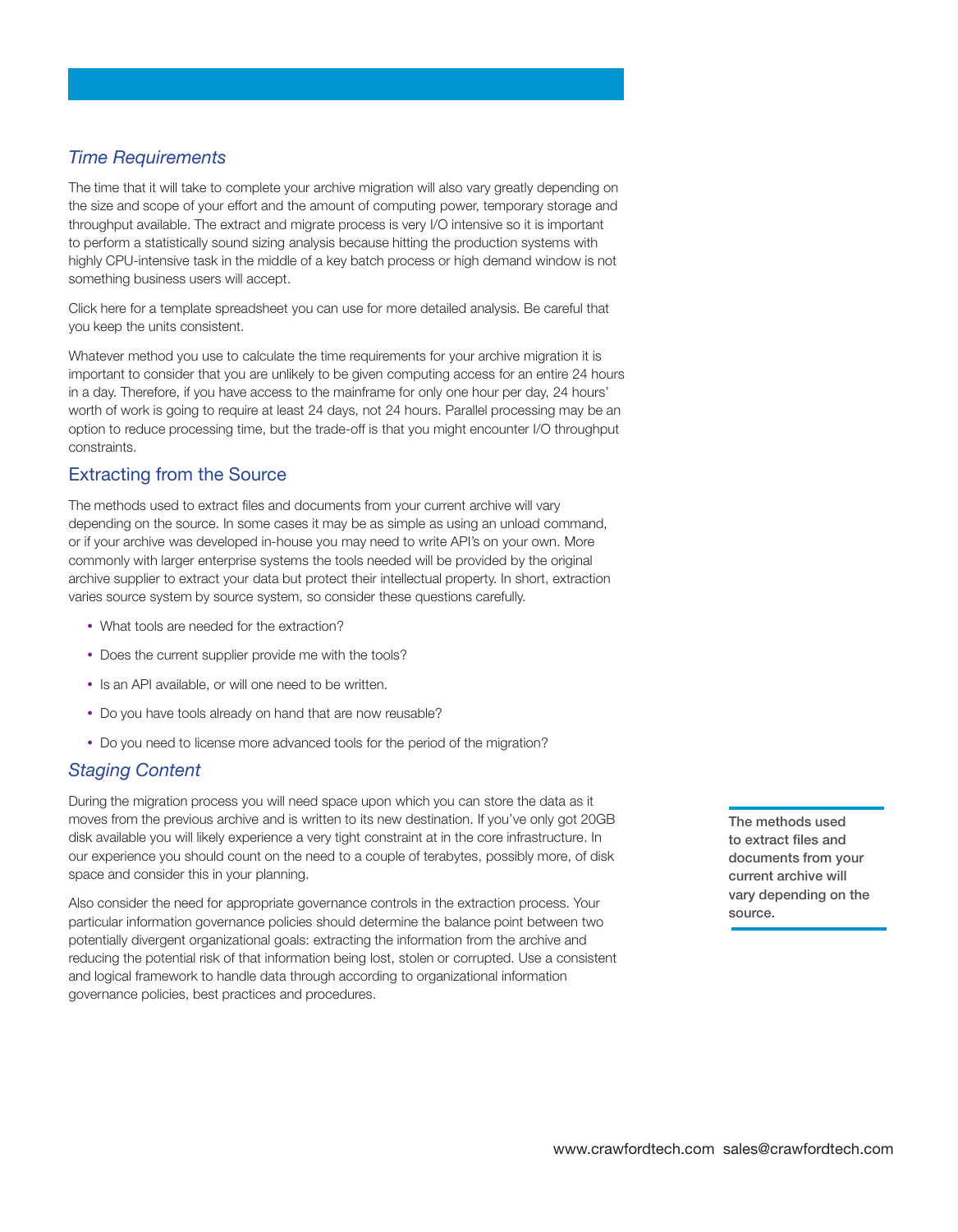## **Transformation**

**You must determine which format you will use to store the documents in your new archive. You may elect to retain the original format or a more flexible format may be desired that will necessitate a transformation to incorporate support for accessibility or electronic distribution and presentment.** 

**Another consideration are resources like fonts, images and machine-control metadata which can be overlooked and are especially important for legacy print streams which rely on these resources to be resident at the printer itself. Consider these questions:** 

- **What format will be used for the new archive?**
- **How will these documents be accessed; in print or online, or both?**
- **Will all documents and files be in the same format, or will there be a mix?**
- **Where do all the fonts, graphics and other resources fit in the transformation?**
- **Will you convert everything to PDF or some other common format?**
- **Is there a requirement for 100% match in terms of document fidelity?**

## **Optimization**

**It is not uncommon for legacy archives to contain things like duplicate pages, blank pages, and other arcane resources that are either obsolete or no longer needed. As a result, consider a number of modifications and transformation that can dramatically optimize the new archive system:** 

- **Remove all duplicate pages and reduce the storage requirements of the new archive.**
- **Eliminate and optimize the resources and improve storage and retrieval time.**
- **Be able to present fully accessibly documents for blind and partially-sighted customers.**
- **Ensure additional levels of encryption to increased defense against data breaches, and cyber theft and to be complaint with applicable regulations for your industry.**
- **Use digital signature encryption, and records management technology and other techniques to protect against internal fraud and ensure proper governance.**
- **Automatic redaction to keep sensitive data hidden while otherwise providing more agile information access overall.**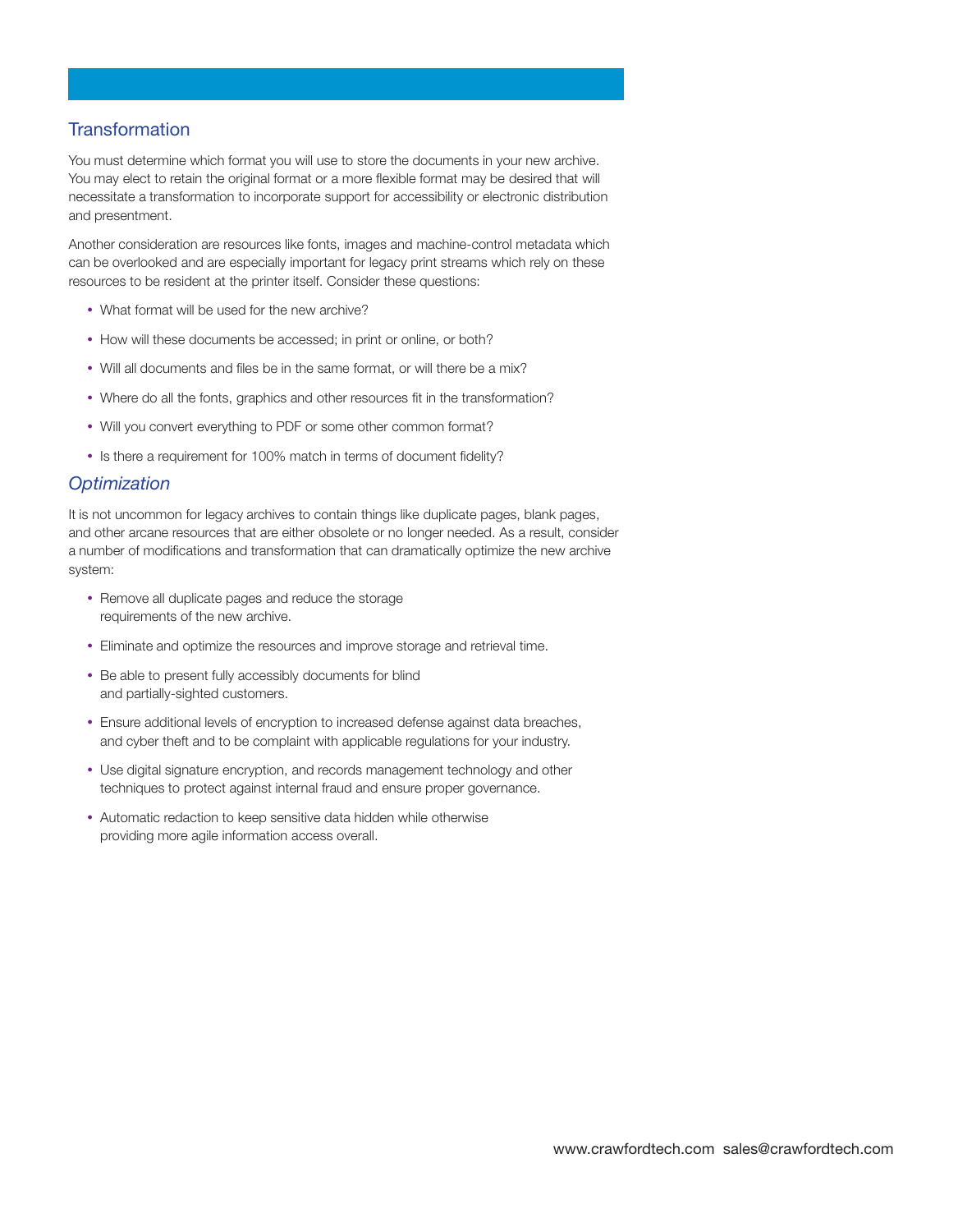## **Indexing**

**All document management systems have some level of content indexing. Planning proper indexes is one of the key factors behind a successful document archive migration. Default system indexing include elements like Date, Document Type, Name, Account Number, or other common identifiers to ensure that the documents and files can be found in the new archive system. There are additional indexes that enable more advanced functions like full-text search and more advanced classification opens the door to Business Process Management applications and Big Data analytics. Consider the following for your migration efforts:** 

- **Are you going to use the same indexes from the previous system?**
- **Will new indexing parameters and approaches be needed?**
- **Are you introducing a master data management system and therefore all the indexes need to be mapped to this new paradigm?**
- **How can a more advanced indexing schema bring more insight from the information contained in the new archive?**

## **Load the New Archive**

**As you prepare to load the new archive remember that each system will have its own technique for ingesting the files and documents. Some archives use Web APIs for document ingestion others batch loading from specially formatted files. All repositories have their own set of tools and techniques, so be sure to consider all the requirements a head of time.** 

## **Transition State**

**Consider what state your system will be in when you make it available for business users. Will the entire archive be a part of the new application environment and all of your migrated documents made available? Or are you going to back-load the most recent segment (e.g., the past two years) and slowly bring across older content as needed over a period of time?** 

## **Quality Assurance and Reconciliation**

**Quality assurance should be the first priority of any customer communications archive migration. Two quality factors should be considered: The quality of the archive migration, and the quality of the documents themselves.** 

## **Archive Migration Quality**

**How do you guarantee that what you had to begin with is what you now have loaded into your new archive? Is it sufficient to count your documents going in to the extraction process, count them through the staging and transform activities, and count them a third time as they move through the load process or are more sophisticated techniques required? Consider also that the source system may have developed errors and inconsistencies over time; the indices could be wrong, out of date or corrupted.** 

**Quality assurance should be the first priority of any customer communications archive migration.**